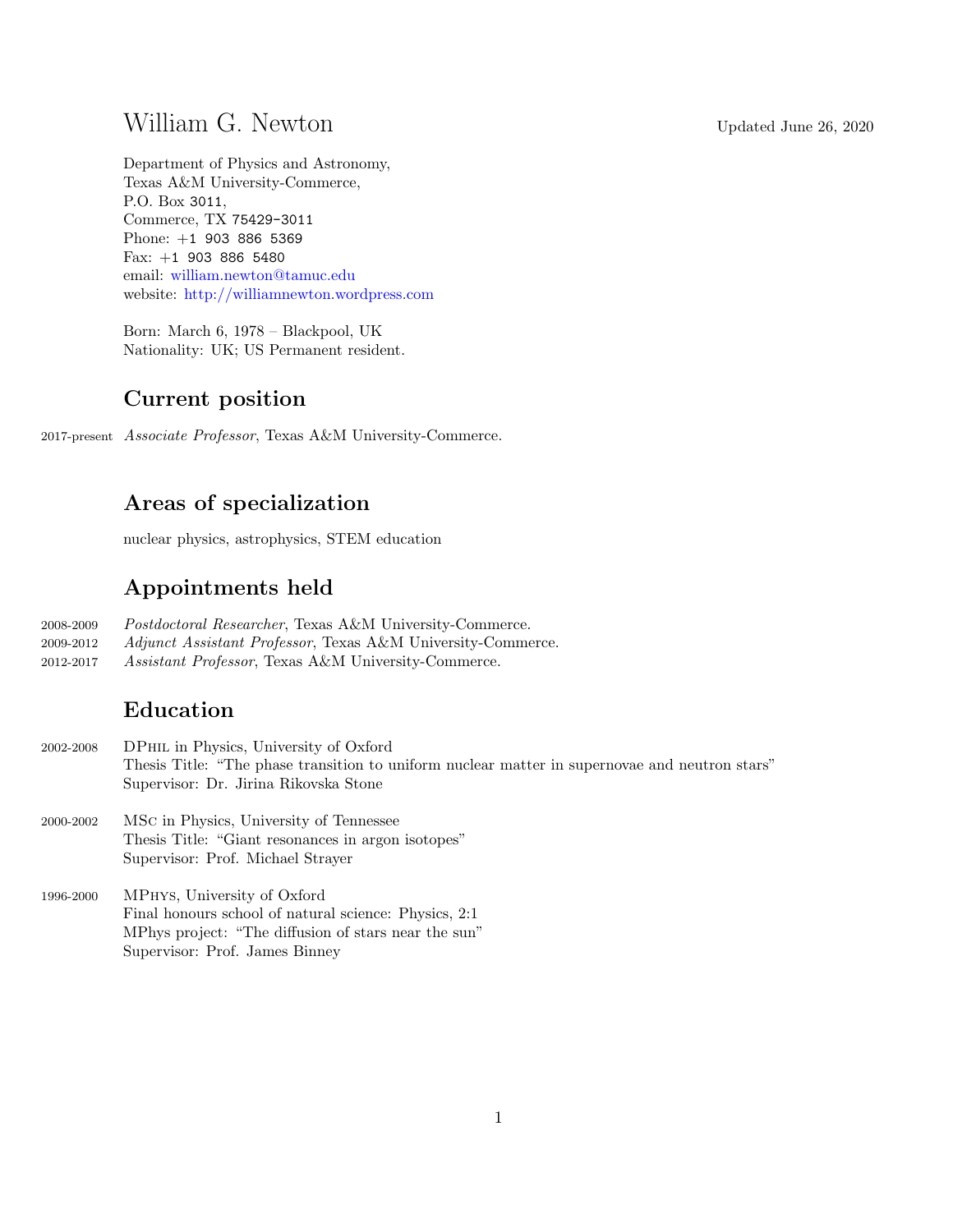# Grants and Proposals

## Funded

| 2019-2022 | "Physics Teacher Preparation at Texas A&M University-Commerce",<br>PhysTEC Comprehensive Sites (NSF/APS), \$288,397<br>PIs Robynne Lock, co-PI W.G. Newton<br>$0.5$ person months/summer                                                                       |
|-----------|----------------------------------------------------------------------------------------------------------------------------------------------------------------------------------------------------------------------------------------------------------------|
| 2018-2022 | "The Noyce Teacher Scholarship Program at Texas A&M-Commerce",<br>NSF Noyce Teacher Scholarship Program, \$1,199,473<br>PI W.G. Newton, co-PIs Robynne Lock, Joanna Delgado-Avecedo, Rebecca Dibbs, Stephen Starnes, Melanie<br>Fields, Katherine Price-Blount |
| 2019-2021 | "Lattice Boltzmann Simulations of soft nuclear astro-materials in neutron star crusts",<br>NASA ATP, \$357,056<br>PI: W.G. Newton                                                                                                                              |
| 2016-2017 | "A Community-Based Approach to Building the Capacity of Physics Teacher Preparation at Texas A&M<br>University-Commerce",<br>NSF Noyce Teacher Scholarship Program, \$74,948<br>PI W.G. Newton, co-PIs Robynne Lock and Gilbert Naizer                         |
| 2014-2017 | "The impact of short-range correlations in nuclear matter on the equation of state, composition and dynamics<br>of neutron stars",<br>Cottrell College Science Award 22741, \$35,000<br>PI: W.G. Newton                                                        |
| 2011-2014 | "Extracting the Symmetry Energy of Dense Neutron-Rich Nuclear Matter from Astrophysical Observations",<br>NASA Astrophysics Theory Program, Grant number 10-ATP10-0095, \$399,870,<br>PI: Bao-An Li; Science-PI W.G. Newton                                    |
|           | <b>Awards and Fellowships</b>                                                                                                                                                                                                                                  |
| 2019      | Neill Humfeld Distinguished Faculty Award for Service, Texas A&M University-Commerce                                                                                                                                                                           |
| 2019      | Research Mentor of the Year, Texas A&M University-Commerce                                                                                                                                                                                                     |
| 2019      | Researcher of the Year, Texas A&M University-Commerce                                                                                                                                                                                                          |
| 2018      | Faculty Senate Award for Teaching Innovation, Texas A&M University-Commerce                                                                                                                                                                                    |
| 2017-2019 | PhysTEC Fellow, PhysTEC/American Physical Society                                                                                                                                                                                                              |
| 2014      | Junior Faculty Research Award, Texas A&M University-Commerce                                                                                                                                                                                                   |
| 2014      | Center for Faculty Excellence & Innovation 2014-2015 Faculty Fellowship in Teaching & Learning,<br>Project Title: "Innovative Online Master's Courses in Physics for Teachers.", Texas A&M University-Commerce                                                 |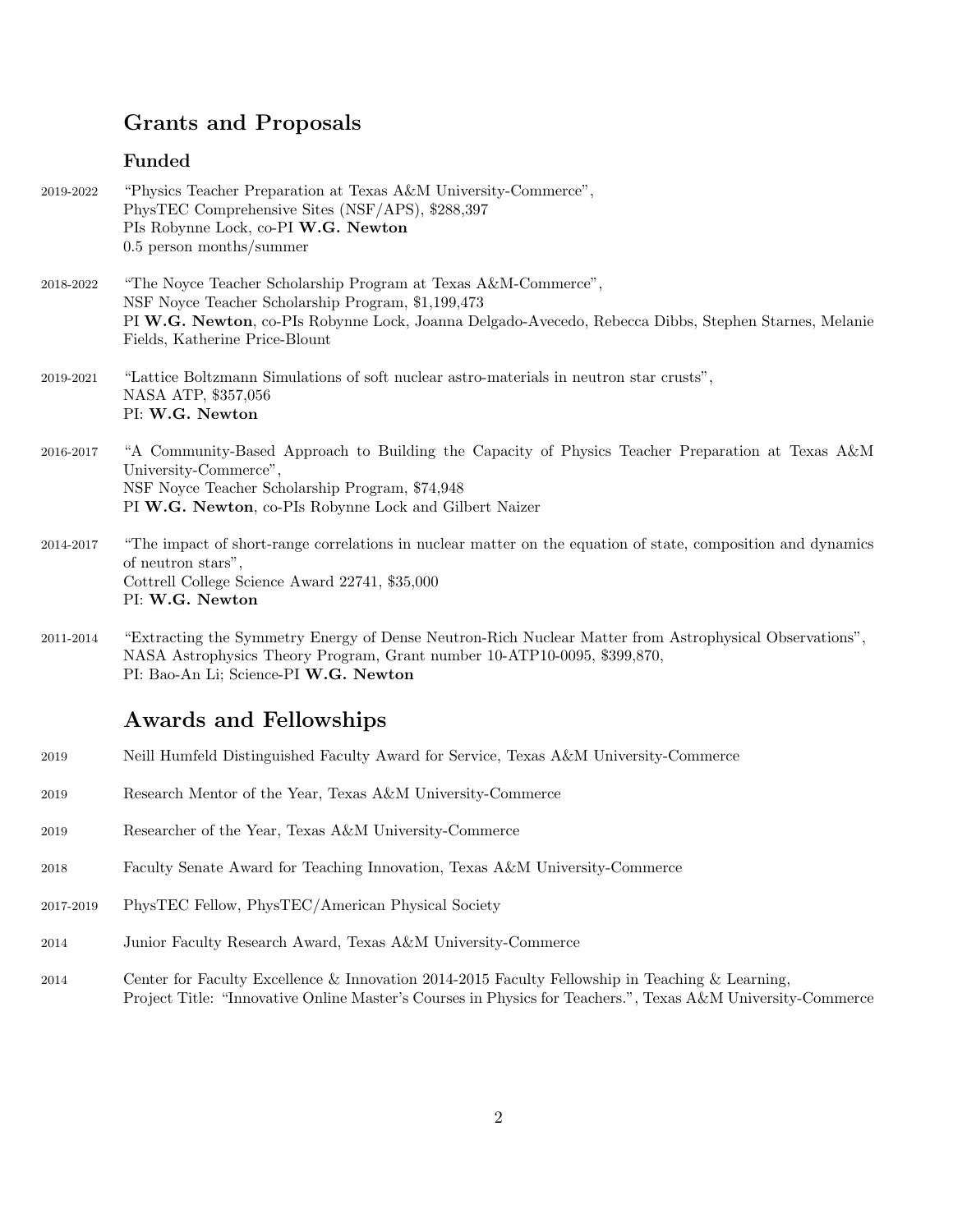## Teaching

Bolded courses were developed as face-to-face classes from scratch. **Bolded, italicized** courses were developed from scratch as face-to-face classes and then as online classes.

2009-present Texas A&M University-Commerce. Courses taught:

IS 351 and IS 352: Integrated science (General science classes for elementary education majors). In 2018, Next Gen PET Curriculum was implemented in IS351. ASTR 102 - Stars and the Universe

PHYS 2426 Calculus Based Physics II (Electricity and Magnetism), redeveloped as a studio physics class PHYS 515 (General Relativity, graduate level)

PHYS 420 (Quantum Mechanics, redeveloped as a studio physics class)

- **PHYS 561** (Astronomy and Astrophysics for Educators, graduate level for in-service teachers)
- 
- **PHYS 526** (Quantum Mechanics for Educators, graduate level for in-service teachers)
- **PHYS 565** (Thermodynamics for Educators, graduate level for in-service teachers)
- 2008 Oxford Tutors UK Tutored high school students in physics and math in preparation for their A-level exams (final high school exams)

2003-2008 University of Oxford: College Tutor Organized and gave tutorials; set and marked tutorial work and exams. Courses taught by undergraduate year (out of the four-year course):

- $1^{\rm st}$ Mathematical Methods; Electromagnetism; Mechanics; Optics
- $2^{\mathrm{nd}}$ Mathematical Methods; Quantum Mechanics; Thermodynamics
- $3^{\mathrm{rd}}$ Condensed Matter Physics; Astrophysics; Special Relativity
- $4^{\rm th}$ General Relativity

2000-2002 University of Tennessee: Teaching Assistant, Gave brief lectures and ran labs. Set and graded mid-term and final exams. Courses: Third-year undergraduate electromagnetism; Astronomy (course meeting science requirements for non-science students):

## Physics/STEM Education Experience

- 2013-present Led the creation of a new Master's program for in-service high school physics teachers. Created and taught 3 out of the 6 new core physics classes for this degree, combining advanced physics content with pedagogical activities aimed at engaging high school students in advanced physics concepts. Implementation as a fully online program began in Spring 2015. Program currently has 60 in-service teachers involved and 40 in-service teachers have graduated.
- 2013-present Led the creation of a community of high school physics teachers in rural North-East Texas (CAPE Community for the Advancement of Physics Education) and its expansion to all STEM teachers (COSINE-TX - The Community of Science Instructors in North-East TX). Currently we have 20 rural physics teachers who regularly attend our teacher workshops.
- 2019-present co-PI on NSF/APS-Sponsored PhysTEC Comprehensive Site Implementation, aimed at increasing the number of certified physics teachers produced to 3/year by 2022.
- 2018-present PI on NSF-Sponsored Noyce Track 1 scholarship program, aimed at awarding and preparing 8 exemplary physics, math, chemistry and biology teachers each year.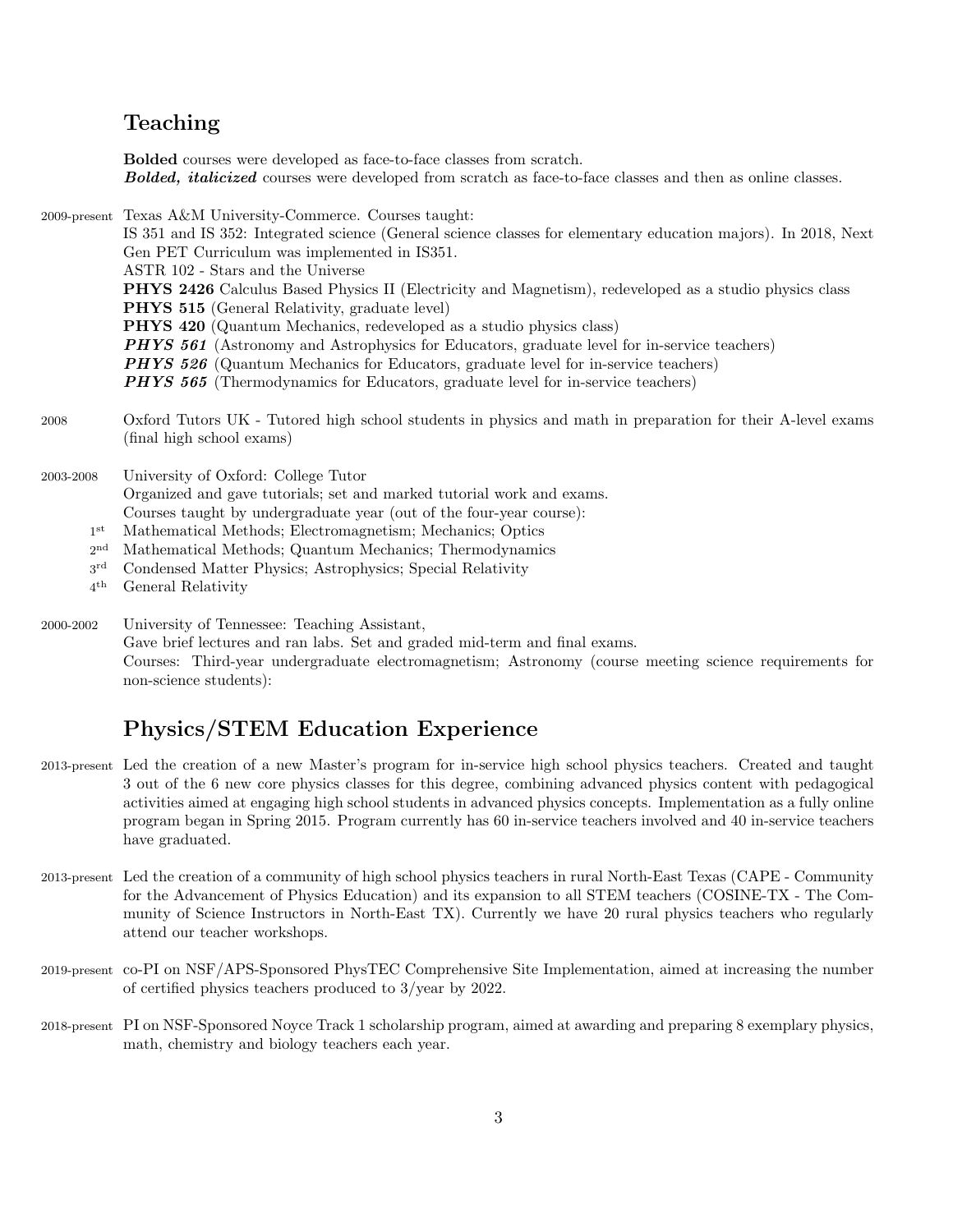- 2017-present Member of NSF-sponsored Next Generation Physics and Everyday Thinking Faculty Online Learning Community, devoted to implementing the Next Gen PET curriculum in classes for pre-service elementary eduction majors.
- 2015-present Involved in conducting research into how to form (i) effective online communities of in-service teachers, and (ii) how to promote effective group work in studio physics classes.
- 2017-2019 PhysTEC Fellow: working to increase the capacity of our physics teacher preparation program by improving recruitment and retention. Activities are based around creating materials to better inform students about teaching careers, and improving mentoring at all levels.
- 2016-2017 Led NSF-Sponsored Noyce Capacity Building Project. Together with a Teacher-in-Residence, we mentored learning assistants, through developing new inquiry-based labs for high school and introductory college level students, and developed a community of high school physics teachers in rural Northeast Texas. Held a 3-day summer workshop involving learning assistants and high school teachers.
- 2014-present Co-created Learning Assistant program in Integrated Science Classes for EC-8 pre-service teachers, and secured internal funding to expand into Calculus-based physics courses PHYS 2425 and PHYS 2426 starting Fall 2015.
- 2015-present Redeveloped PHYS 2426 (Calculus based physics II Electricity and Magnetism) as a studio physics class.
- 2013-present Spearheaded creation of new Master's program for in-service high school physics teachers. Created and taught 3 out of the 6 new core physics classes for this degree, combining advanced physics content with pedagogical activities aimed at engaging high school students in advanced physics concepts. Implementation as a fully online program began in Spring 2015.
- 2013-present Overseen improvements of Integrated Science courses for EC-8 pre-service teachers, including redevelopment of lab manual to align with specific competencies on the TExES certification exam.
- 2012-2017 Redeveloped curriculum of undergraduate physics teacher preparation program at Texas A&M University-Commerce, integrating it with departmental objectives of improving recruitment and retention of undergraduate physics students.
- 2013-2014 Prepared and delivered 4-8 grade science TExES reviews (Texas teacher certification exams).
- 2013 Served on Educational Testing Center committee to review Texas Education Agency's TExES exam questions.

### University Service

- 2015-present Chair, Physics and Astronomy "Doubling Committee" (charged with implementing activities that will double undergraduate enrollment.)
- 2015 Chair of Master's thesis committee.
- 2014-present Advisor for the Society of Physics Students.
- 2014-present Member of Faculty Senate Curriculum Committee.
- 2014-present Mentor to new faculty members.
- 2014-present Advisor for BS and MS in Physics with Teaching Emphasis.
- 2014 Judge at Spring Celebration of Student Writing Workshop.
- 2013-2014 Department SACS co-ordinator.
- 2013-present Served on 5 Faculty Search Committees.
- 2012-present Member of LeoTeach council (co-ordinating science education activities between science and education departments).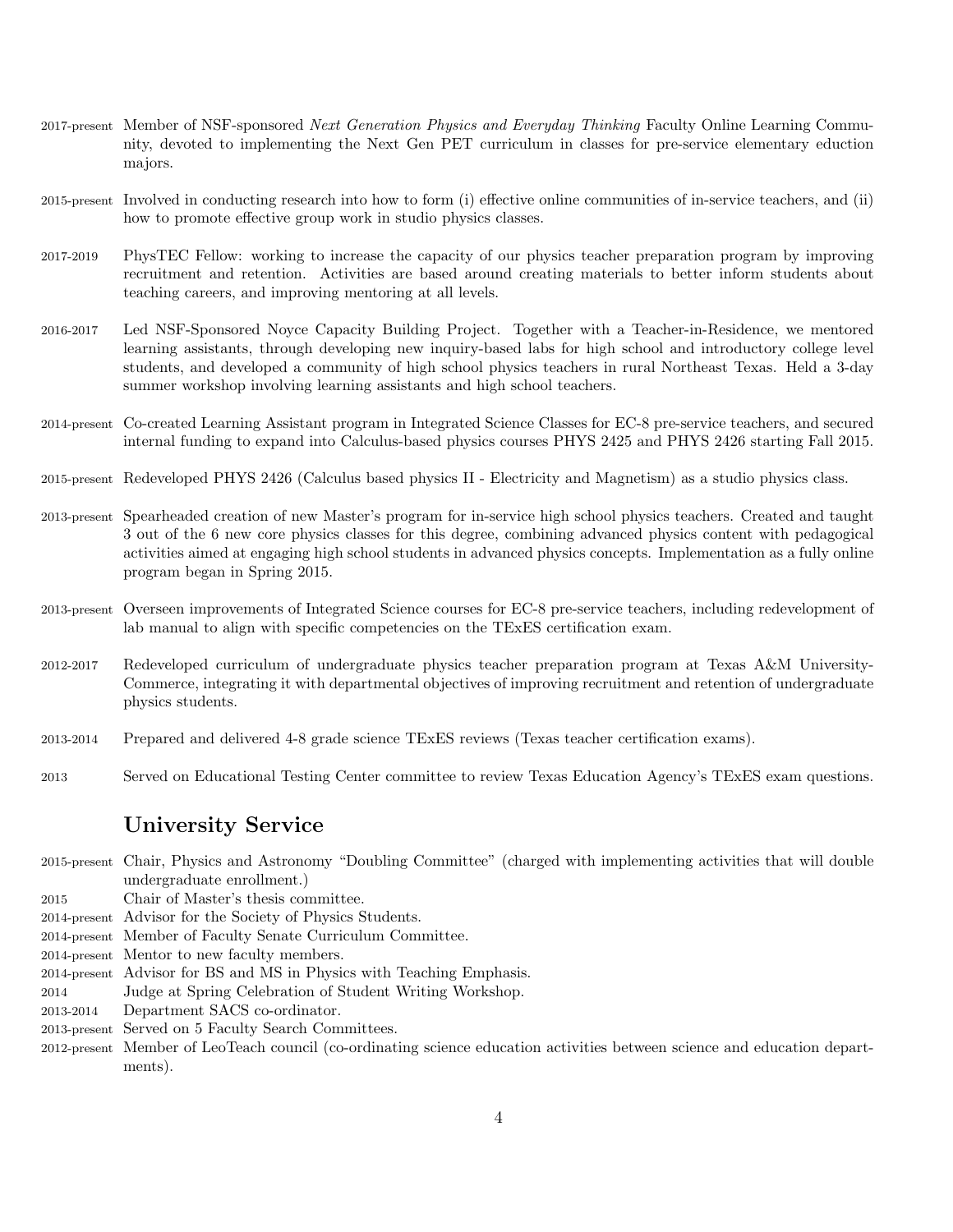### Professional Service

2009-present Reviewer on NASA Astrophysics Theory Program Grant Panel Referee for Physical Review, Astrophysical Journal, Monthly Notices of the Royal Astronomical Society, Journal of Physics, and Nature Physics. 2014 Reviewer for 3 chapters of ["Teaching High School Physics" by Carl Wenning and Rebecca Vieyra.](https://sites.google.com/site/teachinghighschoolphysics/)

2013 TExES 4-8 Science Test Question reviewer.

## Supervisory Experience

2012-present Texas A&M University-Commerce; REU students

Supervised 5 REU students. Three refereed publications have resulted from my REU mentoring with a further two in preparation. Four of the REU students presented posters or oral presentations on their work at the Emerging Researchers National Conference in Washington, DC, with one winning second place physics poster. They have also presented their work at regional APS meetings, the Gulf Coast Undergraduate Research Symposium (where one of my students won best nuclear physics presentation) and at Conferences for Undergraduate Women in Physics.

2014-present Texas A&M University-Commerce; undergraduate students Supervised 10 undergraduate students (5 graduated).

# 2009-present Texas A&M University-Commerce; Graduate students

Supervised 8 Masters students (5 graduated) on projects related to symmetry energy effects on neutron star models; four published papers, one submitted paper,a book chapter and two refereed conference proceedings have resulted to date.

2007 University of Oxford: Co-supervised Master's student on the project "Equation of State of Proto-Neutron Stars."

## Publications

#### Refereed journal articles

 $h$ -index = 12 (refereed publications)

- 2018 "Testing the formation scenarios of binary neutron star systems with measurements of the neutron star moment of inertia", W. G. Newton, A.W. Steiner and K. Yagi, The Astrophysical Journal 856(1, [arXiv:1611.09399](http://arxiv.org/abs/1611.09399) 2017 "Examining the factors that impact group work effectiveness in studio physics", Robynne Lock, Melanie Schroers and W.G.Newton 2017 Proceedings of Physics Education Research Conference, 252
- 2017 "The state of matter in simulations of core-collapse supernovae reflections and recent developments", T.Fischer, N. Bastian, D. Blaschke, M. Cerniak, M. Hempel, T. Klähn, G. Martinez-Pinedo, W.G.Newton, G. Röpke and S. Typel Proceedings of the Astronomical Society of Australia
- 2017 "How tightly is nuclear symmetry energy constrained by unitary Fermi gas?", Nai-Bo Zhang, Bao-Jun Cai, Bao-An Li, W.G. Newton, and Jun Xu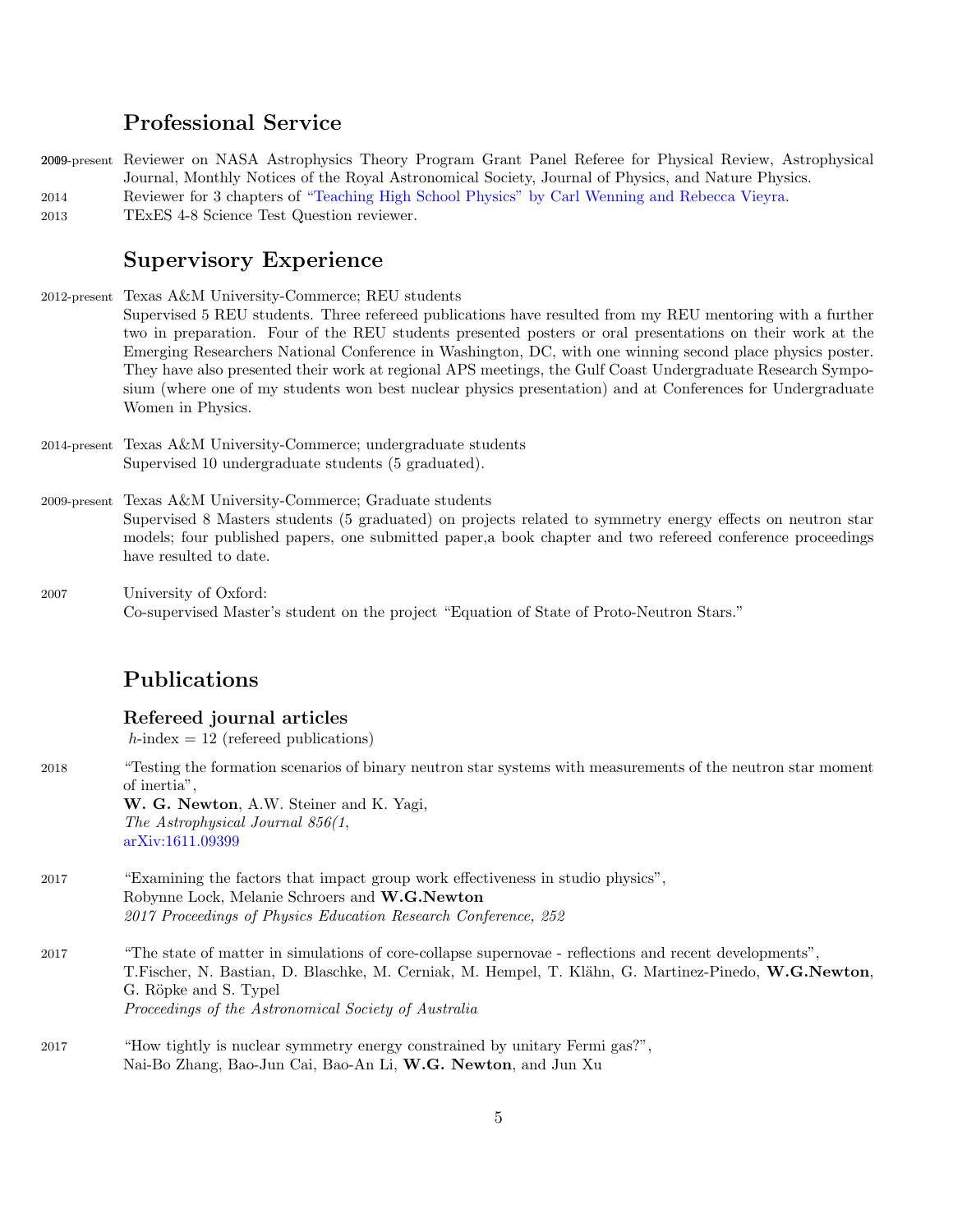|      | Accepted for publication in Nuclear Science and Techniques,<br>arXiv:1704.02687                                                                                                                                                                                                                                   |
|------|-------------------------------------------------------------------------------------------------------------------------------------------------------------------------------------------------------------------------------------------------------------------------------------------------------------------|
| 2016 | "Nuclear pasta and supernova neutrinos at late times",<br>C.J.Horowitz, D.K.Berry, M.E.Caplan, T.Fischer, Zidu Lin, W.G.Newton, E. O'Connor and L.F. Roberts,<br>Submitted to Physical Review Letters,<br>arXiv:1611.10226                                                                                        |
| 2016 | "Testing the formation scenarios of binary neutron star systems with measurements of the neutron star moment<br>of inertia",<br>W. G. Newton, A.W. Steiner and K. Yagi,<br>Submitted to Astrophysical Journal,<br>arXiv:1611.09399                                                                                |
| 2015 | "Observational constraints on neutron star crust-core coupling during glitches",<br>W. G. Newton, S. Berger and B. Haskell,<br><b>MNRAS 454, 4400</b><br>arXiv:1506.01445                                                                                                                                         |
| 2015 | "Critical Density and Impact of $\Delta(1232)$ Resonance Formation in Neutron Stars",<br>Bao-Jun Cai, F.J. Fattoyev, Bao-An Li and W.G. Newton,<br>Phys. Rev. C92, 015802<br>arXiv:1501.01680                                                                                                                     |
| 2015 | "Efficacy of crustal superfluid neutrons in pulsar glitch models",<br>J. Hooker, W.G. Newton and Bao-An Li,<br><b>MNRAS 449, 3559</b><br>arXiv:1308.0031                                                                                                                                                          |
| 2015 | "Neutron-proton effective mass splitting in neutron-rich matter at normal density from analyzing nucleon-<br>nucleus scattering data within an isospin dependent optical model",<br>Xiao-Hua Li, Wen-Jun Guo, Bao-An Li, Lie-Wen Chen, F.J. Fattoyev and W.G. Newton<br>Phys. Lett. B 743, 408<br>arXiv:1403.5577 |
| 2015 | "Impact of the equation-of-state-gravity degeneracy on constraining the nuclear symmetry energy from astro-<br>physical observables",<br>Xiao-Tao He, F.J. Fattoyev, Bao-An Li and W.G. Newton,<br>Phys. Rev. C91, 015810 (2015)<br>arXiv:1408.0857                                                               |
| 2015 | "Using neutron star observations to determine crust thicknesses, moments of inertia, and tidal deformabilities",<br>A.W. Steiner, S. Gandolfi, F.J. Fattoyev and W.G. Newton,<br>Phys. Rev. C91, 015804 (2015)<br>arXiv:1403.7546                                                                                 |
| 2014 | "Phase transitions in core-collapse supernova matter at sub-saturation densities",<br>Helena Pais, W.G. Newton and Jirina R. Stone,<br>Phys. Rev. C90, 065802 (2014)<br>arXiv:1411.1885                                                                                                                           |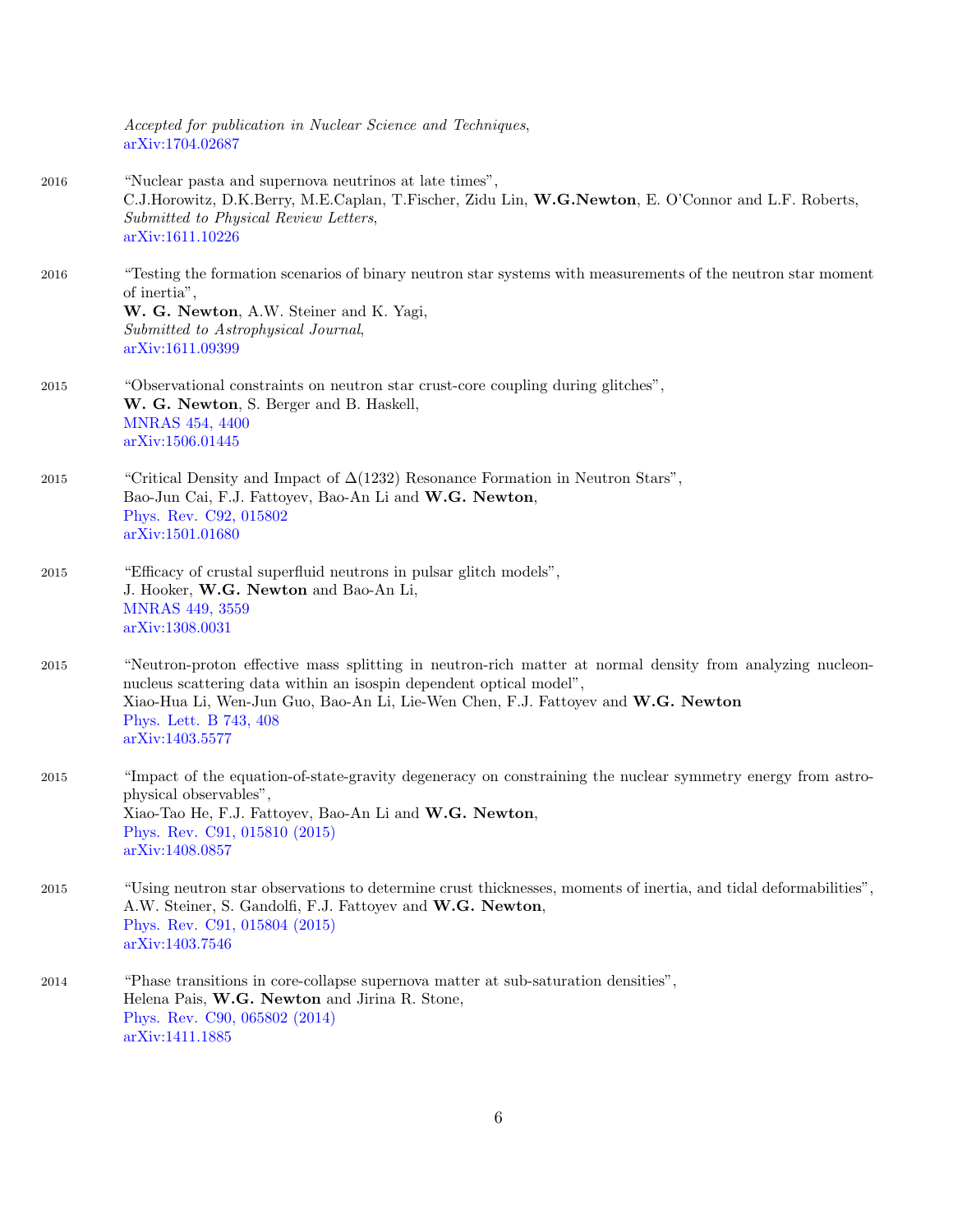| 2014     | "Quantifying Correlations Between Isovector Observables and the Density Dependence of Nuclear Symmetry<br>Energy away from Saturation Density",<br>F.J. Fattoyev, W.G. Newton and Bao-An Li,<br>Phys. Rev. C90, 022801(R) (2014)<br>arXiv:1405.0750 |
|----------|-----------------------------------------------------------------------------------------------------------------------------------------------------------------------------------------------------------------------------------------------------|
| 2014     | "Stellar oscillations induced by the passage of a fast stellar object",<br>C. A. Bertulani, M. Naizer and W. G. Newton,<br>Int. J. Mod. Phys. D23, 10, 1450084 (2014)<br>arXiv:1405.0764                                                            |
| 2014     | "Constraints on the symmetry energy from observational probes of the neutron star crust",<br>W.G. Newton, J. Hooker, M. Gearheart, K. Murphy, De-Hua Wen, F.J. Fattoyev and Bao-An Li,<br>European Journal of Physics A50, 41                       |
| 2014     | "Probing the high-density behavior of symmetry energy with gravitational waves",<br>F.J. Fattoyev, W.G. Newton and Bao-An Li,<br>European Journal of Physics A50, 45<br>arXiv:1309.5153                                                             |
| 2013     | "The cooling of the Cassiopeia A neutron star as a probe of the nuclear symmetry energy and nuclear pasta",<br>W.G. Newton, K. Murphy, J. Hooker and Bao-An Li,<br>ApJ 779, L4<br>arXiv:1308.2137                                                   |
| 2013     | "Constraining the High-Density Behavior of Nuclear Symmetry Energy with the Tidal Polarizability of Neutron<br>Stars",<br>F. Fattoyev, J. Carvajal, W.G. Newton and Bao-An Li,<br>Phys. Rev. C87, 015806<br>arXiv:1210.3402                         |
| 2013     | "A survey of the parameter space of the compressible liquid drop model as applied to the neutron star inner<br>crust",<br>W.G. Newton, M. Gearheart, and Bao-An Li,<br>ApJS 204, 1, 9<br>arXiv:1110.4043                                            |
| $\,2012$ | "Generic constraints on the relativistic mean-field and Skyrme-Hartree-Fock models from the pure neutron mat-<br>ter equation of state",<br>F. Fattoyev, W.G. Newton, Jun Xu and Bao-An Li,<br>Phys. Rev. C86, 025804<br>arXiv:1205.0857            |
| 2012     | "Sensitivity of the neutron star r-mode instability window to the density dependence of the nuclear symmetry<br>energy",<br>De-Hua Wen, W.G. Newton, and Bao-An Li,<br>Phys. Rev. C85, 025801<br>arXiv:1110.5985                                    |

7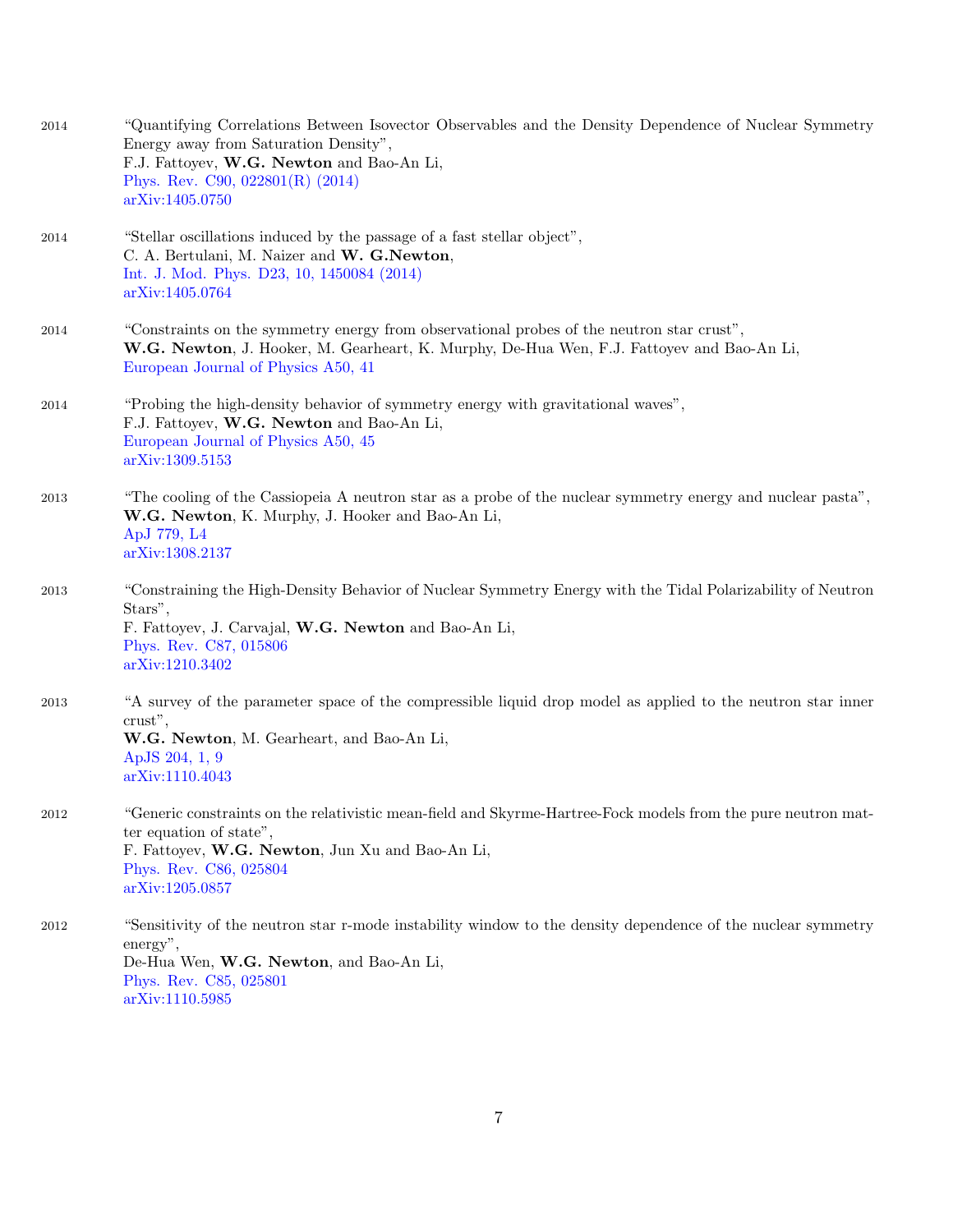| 2011 | "Upper limits on the observational effects of nuclear pasta in neutron stars",<br>M. Gearheart, W.G. Newton, J. Hooker and Bao-An Li,<br><b>MNRAS 418, 2343</b><br>arXiv:1106.4875                                                             |
|------|------------------------------------------------------------------------------------------------------------------------------------------------------------------------------------------------------------------------------------------------|
| 2009 | "Constraining the gravitational binding energy of PSR J0737-3039B using terrestrial nuclear data",<br>W.G. Newton and Bao-An Li,<br>Phys. Rev. C80, 065809<br>arXiv:0908.1731                                                                  |
| 2009 | "Modeling nuclear "pasta" and the transition to uniform nuclear matter with the 3D Skyrme-Hartree-Fock<br>method at finite temperature: Core-collapse supernovae",<br>W.G. Newton and J.R. Stone,<br>Phys. Rev. C79, 055801<br>arXiv:0904.4714 |
| 2005 | "The double pulsar J0737-3039: Testing the neutron star equation of state",<br>Ph. Podsiadlowski, EJ.D.M. Dewi, EP. Lesaffre, EJ.C. Miller, EW.G. Newton, EJ.R. Stone,<br><b>MNRAS 361, 1243</b><br>$astro-ph/0506566$                         |
| 2004 | "Giant resonances from TDHF",<br>P.D. Stevenson, E.M.R. Strayer, E.J. Rikovska-Stone, E.W.G. Newton,<br>Int. Journ. Mod. Phys. E13, 181,<br>$nucl-th/0310020$                                                                                  |

### Book Chapter

2011 "The nuclear symmetry energy, the inner crust, and global neutron star modeling", W.G. Newton, M. Gearheart, J. Hooker, Bao-An Li, In "Neutron Star Crust", edited by C. A. Bertulani and J. Piekarewicz, Nova Publishing, ISBN: 978-1-62081-960-9, [arXiv:1112.2018](http://arxiv.org/abs/1112.2018)

#### Other scientific articles

2013 "Neutron stars: A taste of pasta?", W.G. Newton, News and Views[, Nature Physics 9, 396](http://www.nature.com/nphys/journal/v9/n7/full/nphys2663.html)

### Selected conference proceedings

2015 "Core-collapse supernova matter: light clusters, pasta phase and phase transitions", Helena Pais, Silvia Chiacchiera, Fabrizio Grill, Constanca Providencia, Isaac Vidana, Sidney S. Avancini, Debora P. Menezes, William G. Newton and Jirina R. Stone [Compact Stars in the QCD Phase Diagram IV](http://www.ift.uni.wroc.pl/%7Ecsqcdiv/) [arXiv:1503.08753](http://arxiv.org/abs/1503.08753)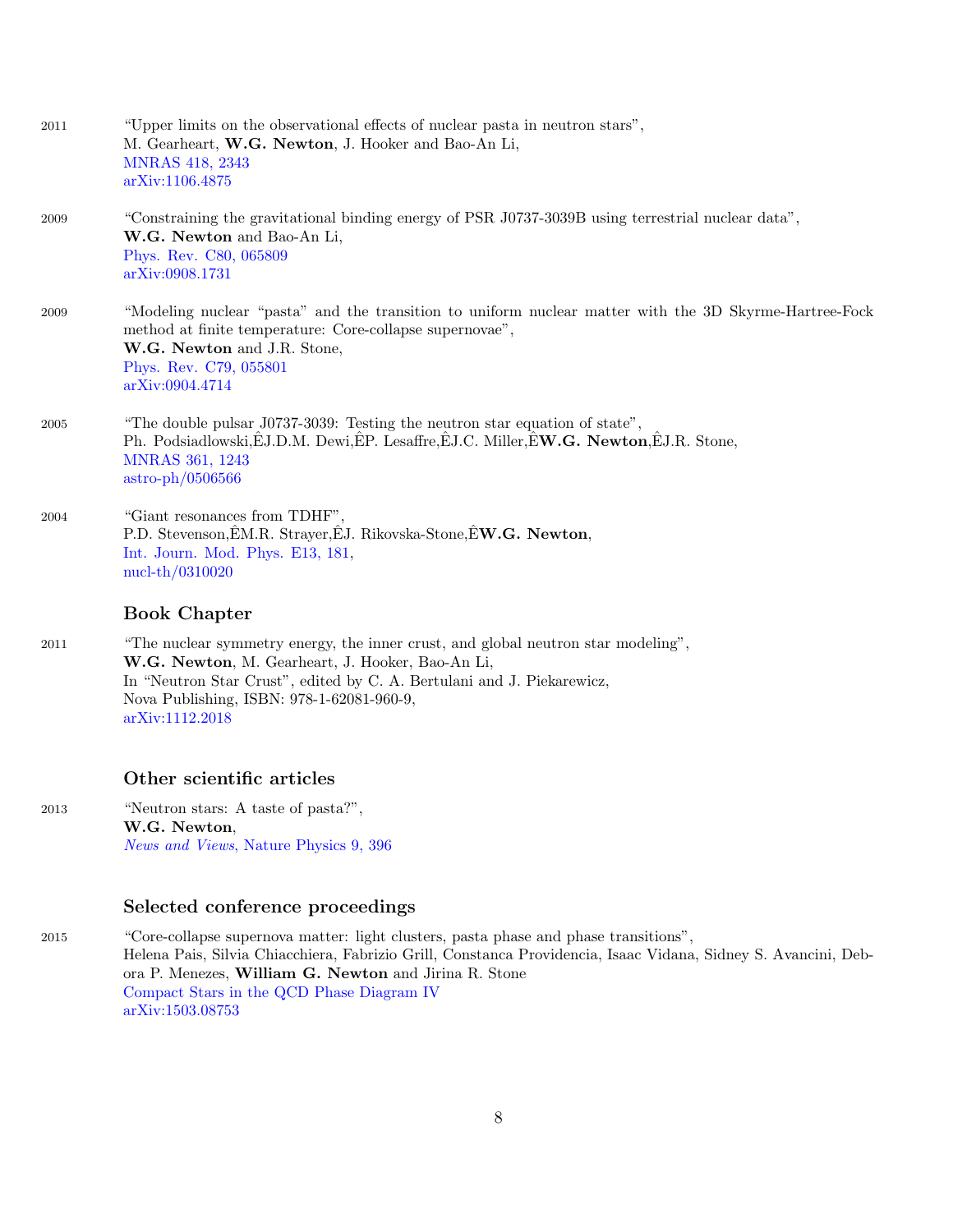| 2013 | "Constraints on the symmetry energy from neutron star observations",<br>W.G. Newton, M. Gearheart, De-Hua Wen and Bao-An Li<br>Journal of Physics: Conference Series 420, 012145,<br>arxiv:1212.4539                                                                                                                                           |
|------|------------------------------------------------------------------------------------------------------------------------------------------------------------------------------------------------------------------------------------------------------------------------------------------------------------------------------------------------|
| 2013 | "Pure Neutron Matter Constraints and Nuclear Symmetry Energy",<br>F. Fattoyev, W.G. Newton, Jun Xu and Bao-An Li,<br>Journal of Physics: Conference Series 420, 012108,<br>arxiv:1209.2718                                                                                                                                                     |
| 2013 | "Applying the $\hat{O}$ snowplow $\hat{O}$ model for pulsar glitches to constrain nuclear symmetry energy",<br>J. Hooker, W.G. Newton, Bao-An Li<br>Journal of Physics: Conference Series 420, 012153                                                                                                                                          |
| 2013 | "Probing Nuclear Symmetry Energy and its Imprints on Properties of Nuclei, Nuclear Reactions, Neutron Stars<br>and Gravitational Waves",<br>Bao-An Li, Lie-Wen Chen, F. Fattoyev, W.G. Newton, Chang Xu,<br>Journal of Physics: Conference Series 413, 012021,<br>arxiv:1212.1178                                                              |
| 2011 | "Imprints of nuclear symmetry energy on properties of neutron stars",<br>Bao-An Li, Lie-Wen Chen, M. Gearheart, J. Hooker, Che Ming Ko, P.G. Krastev, Wei-Kang Lin, W.G. New-<br>ton, De-Hua Wen, Chang Xu and Jun Xu,<br>INPC2010, July 4-9, 2010, Vancouver, Canada<br>Journal of Physics: Conference Series 312, 042006,<br>arxiv:1103.4652 |
| 2009 | "Modeling nuclear pasta and the phase transition to uniform nuclear matter with the 3D-Skyrme-Hartree-Fock<br>method",<br>W.G. Newton,<br>Proceedings of the 5th Facility of Rare Isotope Beams (FRIB) Workshop on Bulk Nuclear Properties, Michigan<br>State University,<br>AIP Conf. Proc. 1128, 154,<br>arxiv:0903.1464                     |
| 2007 | "A new study of the transition to uniform nuclear matter in neutron stars and supernovae",<br>W.G. Newton,<br>Physics of Particles and Nuclei, 39, 7, 1173,<br>arXiv:0708.3212                                                                                                                                                                 |
| 2007 | "From microscales to macroscales in 3D: Self-consistent equation of state for supernova and neutron star mod-<br>$els$ ",<br>W.G. Newton, J.R. Stone, and A. Mezzacappa,<br>Journal of Physics: Conference Series 46, 408,<br>arXiv:0708.3197                                                                                                  |
| 2006 | "Sub-nuclear matter in neutron stars and supernovae: nuclear pasta and beyond",<br>W.G. Newton,<br>Proceedings of RAGtime 6/7: Workshop on Black Holes and Neutron Stars,<br>Editors S. Heldk and Z. Stuchlik, Silesian University in Opava, Czech Republic, ISBN 80-7248-334-X, pp.119                                                        |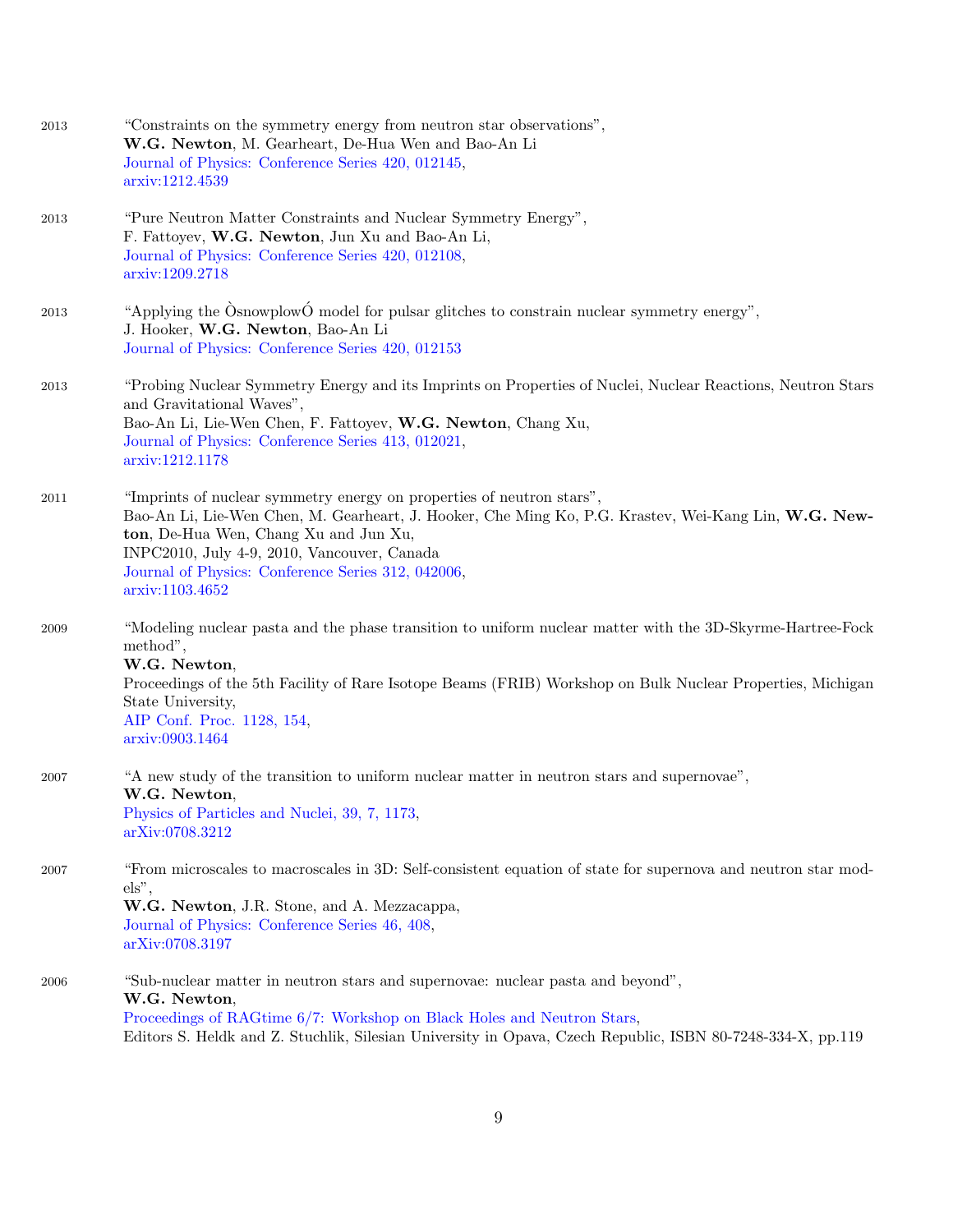# Presentations

## Invited Talks, Seminars and Colloquia

| Mar 2019        | "An Online Master of Science in Physics for Physics Teachers", Invited panel presentation, PhysTEC meet-<br>ing, Boston, MA                                                                                 |
|-----------------|-------------------------------------------------------------------------------------------------------------------------------------------------------------------------------------------------------------|
| Nov 2018        | "Nuclear Pasta in Neutron Stars",<br>CalTech, Pasadena, CA, USA                                                                                                                                             |
| Oct 2016        | "Testing low mass neutron star formation scenarios using universal(-ish) relations between neutron star prop-<br>erties",<br>Texas A&M University, College Station, TX, USA                                 |
| Apr 2016        | "Neutron stars and their mantles",<br>Texas Tech University, Lubbock, TX, USA                                                                                                                               |
| Apr 2016        | "Neutron stars and their mantles",<br>Texas Christian University, Fort Worth, TX, USA                                                                                                                       |
| Dec 2015        | "The nuclear symmetry energy and neutron stars"<br>SINAP-CUSTIPEN Workshop on Clusters and Correlations in Nuclei, Nuclear Reactions and Neutron Stars,<br>Shanghai, China                                  |
| Jul 2015        | "The crust of neutron stars",<br>Graduate Seminar, University of Melbourne, Melbourne, Australia                                                                                                            |
| Feb 2015        | "Into the neutron star mantle: in search of super-condensed matter",<br>University of Texas at Arlington, TX, USA                                                                                           |
| Sept 2014       | "Into the neutron star mantle: in search of super-condensed matter",<br>University of Texas at Dallas, TX, USA                                                                                              |
| <b>Jul 2014</b> | "Symmetry energy constraints from observational signatures of the neutron star crust-core transition",<br>NuSym14: The 4th International Symposium on the Nuclear Symmetry Energy, Liverpool, UK, July 2014 |
| March $2014$    | "The physics and observational consequences of the neutron star crust-core boundary layer",<br>Seminar, Los Alamos National Laboratory, Los Alamos, NM, USA                                                 |
| March 2014      | "The material science of the neutron star crust: searching for observational signatures of condensed nuclear<br>matter",<br>Colloquium, University of Texas San Antonio, San Antonio, TX, USA               |
| Feb 2014        | "The physics and observational consequences of the neutron star crust-core boundary layer",<br>Seminar, National Superconducting Cyclotron Laboratory, Michigan State University, East Lansing, MI, USA     |
| Jun 2013        | "The nuclear equation of state: what we can infer from experiments and observation",<br>The Gordon Research Conference on Nuclear Chemistry,<br>New London, NH, USA                                         |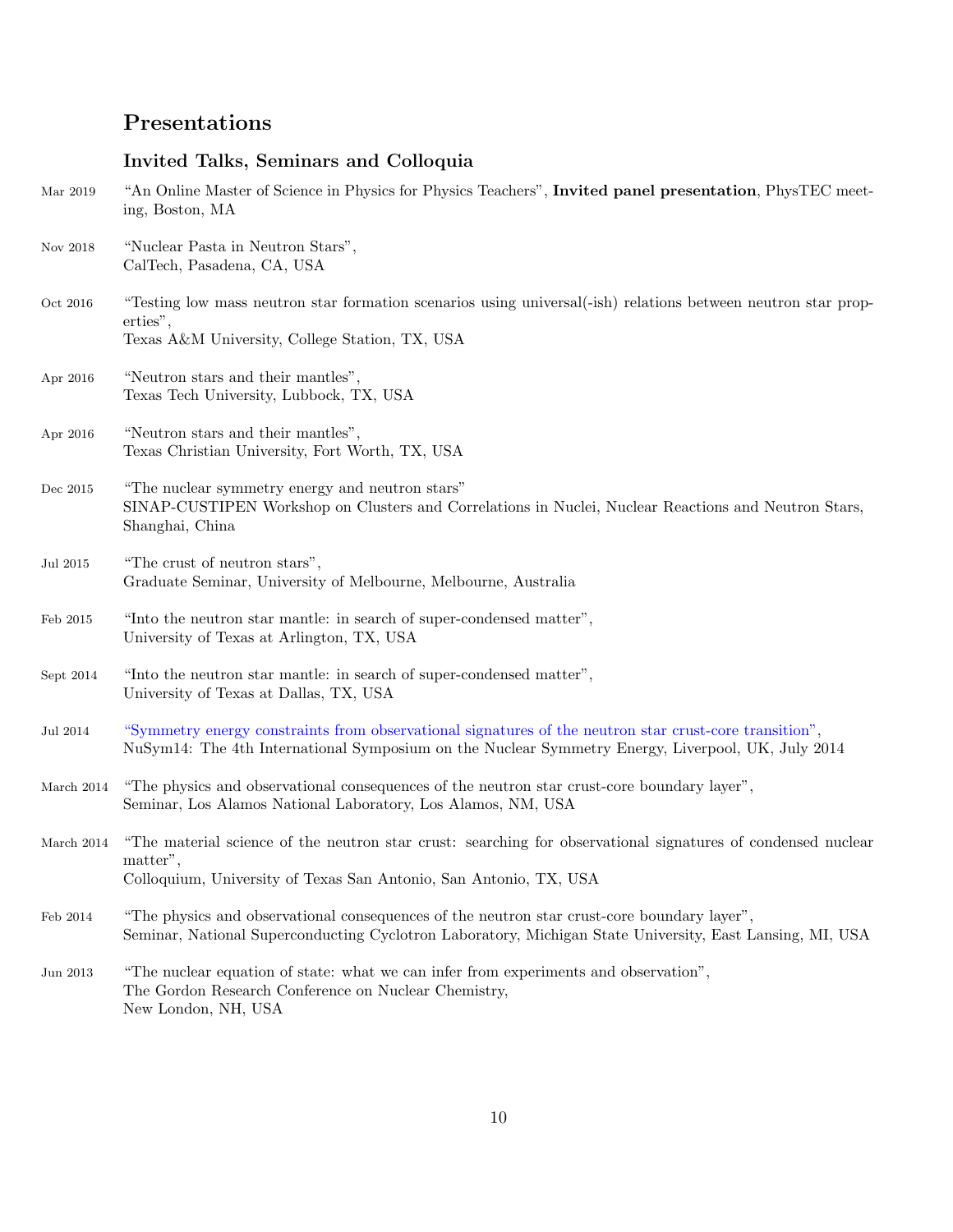| Oct 2012     | "Measuring nuclear interactions at $10^{20}$ paces".<br>Seminar, Department of Physics, University of Surrey, UK                                                                                              |
|--------------|---------------------------------------------------------------------------------------------------------------------------------------------------------------------------------------------------------------|
| Mar 2012     | "Measuring nuclear interactions at $10^{20}$ paces",<br>Colloquium, Department of Physics and Astronomy, Texas A&M University-Commerce, USA                                                                   |
| Oct 2011     | "Why do pulsars glitch?",<br>Colloquium, Department of Physics and Astronomy, Texas A&M University-Commerce, USA                                                                                              |
| Oct 2011     | "How deep does a pulsar crust go? Using terrestrial experiments to explore the outer layers of a neutron star",<br>Fall Joint Meeting of APS and AAPT and Zone 13 SPS,<br>Texas A&M University-Commerce, USA. |
| Jul 2011     | "Inner crust composition and transition densities",<br>INT Program INT-11-2b:EAstrophysical transients: multi-messenger probes ofEnuclear physics,<br>Seattle, USA.                                           |
| Jul 2011     | "Nuclear symmetry energy and neutron stars",<br>Seminar, Quarks and Hadrons Group, University of Maryland, USA.                                                                                               |
| Jun 2011     | "The neutron star inner crust: symmetry energy dependence of observable properties",<br>NuSYM11: International symposium on nuclear symmetry energy,<br>Smith College, USA.                                   |
| Oct 2010     | "The physics and observable consequences of neutron star crust-core boundary",<br>Seminar, Argonne National Laboratory, USA.                                                                                  |
| Oct 2010     | "The physics and observable consequences of neutron star crust-core boundary",<br>Seminar, Michigan State University, USA.                                                                                    |
| Apr 2009     | "Nuclear pasta and the transition to uniform nuclear matter",<br>Seminar, Los Alamos National Laboratory, USA.                                                                                                |
| Apr $2007\,$ | "Complex microscopic structure in neutron stars and supernovae",<br>Department of Astronomy, University of Central Lancashire, UK                                                                             |
| Jan 2007     | "Exploring complex microscopic structure in neutron stars and supernovae with 3D Hartree-Fock",<br>Seminar, Institut de Physique Nuclaire d'Orsay, Paris, France.                                             |
| Feb 2006     | "Complex fluids in a neutron star inner crust",<br>Seminar, Department of Applied Mathematics, University of Southampton, UK.                                                                                 |
|              |                                                                                                                                                                                                               |

### Selected Conference Presentations

Mar 2020 "Scaffolding scientific explanations: An example from introductory physics", Next Gen PET Virtual Conference

Feb 2020 "An online alternative certification program for physics teachers that is actually good" (POSTER), PhysTEC meeting, Denver, CO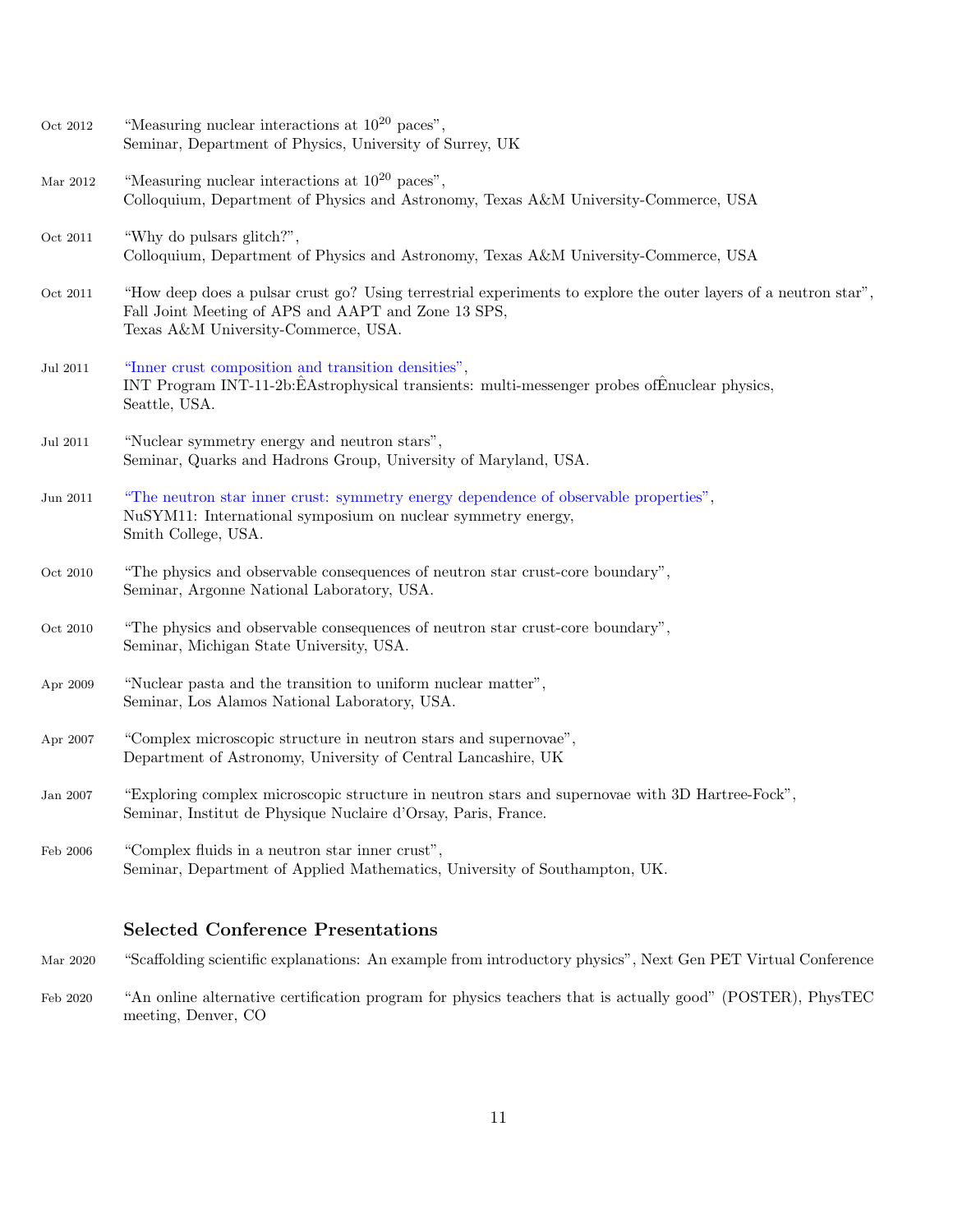| Dec 2019     | "Material Properties of Nuclear Pasta from Quantum Simulations", 2019 Texas Relativity Conference, Portsmouth,<br>UK                                                                                                                                  |
|--------------|-------------------------------------------------------------------------------------------------------------------------------------------------------------------------------------------------------------------------------------------------------|
| Nov 2019     | Workshop organized for the Conference for the Advancement of Science Teaching, B. Modir, W. G. New-<br>ton, R.Lock "Entropy: Conceptions and Misconceptions", Dallas, TX                                                                              |
| Jul2019      | "The Big Picture: Scaffolding Student Understanding of the Structure of Physics in Introductory Classes"<br>(POSTER), AAPT Summer Meeting, Provo, UT                                                                                                  |
| Jul 2019     | "An Online Master of Science in Physics for Physics Teachers", AAPT Summer Meeting, Provo, UT                                                                                                                                                         |
| Jun 2019     | "Linking neutron star observations and nuclear experiment consistently", European Week of Astronomy and<br>Space Science, Lyon, France                                                                                                                |
| Jun 2019     | "Linking neutron star observations and nuclear experiment consistently', AAS Summer Meeting, St. Louis, MO                                                                                                                                            |
| May 2019     | "The nature of pasta disorder from quantum simulations", JINA-CEE Frontiers in Nuclear Astrophysics, Michi-<br>gan State University, MI                                                                                                               |
| Apr 2019     | "The nature of pasta disorder from quantum simulations", PHAROS conference on the Multi-Messenger Physics<br>and Astrophysics of Neutron Stars, Platja d' Aro, Spain                                                                                  |
| Apr 2019     | "Pasta: glassy, disordered and abundant", Investigating the Cooling of Neutron Stars Conference, Amsterdam,<br>Netherlands                                                                                                                            |
| Apr 2019     | "Glassy pasta and other stories", INT Workshop 19-1a: Quantum Turbulence: Cold Atoms, Heavy Ions, and<br>Neutron Stars, University of Washington, Seattle, WA                                                                                         |
| Mar $2019\,$ | "Training and supporting in-service high school physics teachers: an online MS Physics Program" (POSTER),<br>PhysTEC meeting, Boston, MA                                                                                                              |
| Jan 2019     | "An Online Master of Science in Physics for Physics Teachers", AAPT Winter Meeting, Houston, TX                                                                                                                                                       |
| Nov $2018\,$ | Workshop organized for the Conference for the Advancement of Science Teaching, W. G. Newton, R. M.<br>Lock "Bringing high school physics into the modern world", Fort Worth, TX                                                                       |
| Oct 2018     | "Nuclear Pasta in neutron stars", TSAPS, University of Houston, Houston, TX                                                                                                                                                                           |
| Apr 2018     | "Quantum simulations of nuclear pasta", INT Workshop on Astro-Solids, Dense Matter, and Gravitational<br>Waves University of Washington, Seattle, WA                                                                                                  |
| Mar $2018$   | "Using universal relations to test low mass neutron star forma-on scenarios", INT-JINA Symposium on First<br>multi-messenger observations of a neutron star merger and its implications for nuclear physics, University of<br>Washington, Seattle, WA |
| Mar $2018$   | "Nuclear Pasta in neutron stars", TSAPS, Tarleton University, Stephenville, TX                                                                                                                                                                        |
| Nov $2017\,$ | "Nuclear pasta in neutron stars", 50 years of beam symposium, College Station, TX                                                                                                                                                                     |
| Jul 2017     | "Pasta in Old and New Neutron Stars", MICRA 2017, MSU, East Lansing, MI                                                                                                                                                                               |
|              |                                                                                                                                                                                                                                                       |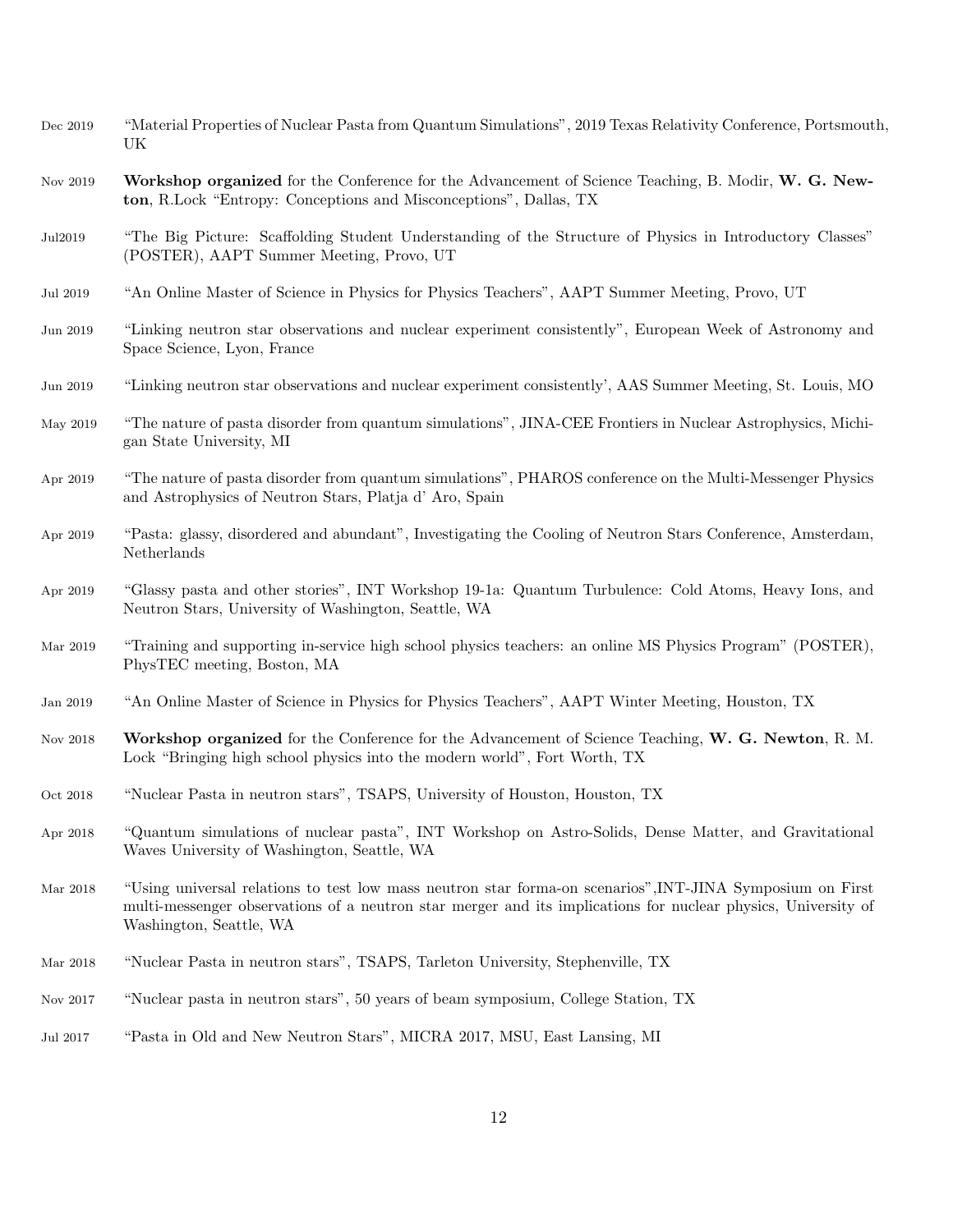| $\rm{Feb}$ $2017$ | "Quantum Simulations of Nuclear Pasta", JINA-CEE Frontiers in Nuclear Astrophysics Workshop, Lansing, MI                                                                                                                     |
|-------------------|------------------------------------------------------------------------------------------------------------------------------------------------------------------------------------------------------------------------------|
| Jan $2017\,$      | "Testing low mass neutron star formation scenarios using universal relations between neutron star properties",<br>AAS Winter Meeting, Grapevine, TX                                                                          |
| Nov $2016\,$      | "The Nuclear Symmetry Energy and Neutron Stars",<br>CUSTIPEN workshop, Texas A&M University-Commerce, TX                                                                                                                     |
| Nov $2016\,$      | "Quantum simulations of nuclear pasta",<br>JINA-CEE workshop on the neutron star crust, Seattle, WA                                                                                                                          |
| Aug 2016          | "Quantum simulations of nuclear pasta",<br>INT Program INT-16-2b: The Phases of Dense Matter, Seattle, WA                                                                                                                    |
| <b>Jul 2016</b>   | "Innovative Online Master's Courses for Physics Teachers",<br>American Association of Physics Teachers Summer Meeting, Sacramento, CA                                                                                        |
| May 2016          | "Using universal relations to test low mass neutron star formation scenarios",<br>JINA-CEE International Symposium on Neutron Stars in the Multi-Messenger Era: Prospects & Challenges,<br>Ohio State University, Athens, OH |
| Oct 2015          | "Developing Online Master's Courses for Physics Teachers",<br>Texas Section of the American Physical Society and the American Association of Physics Teachers,<br>Baylor, TX                                                 |
| Jul $2015\,$      | "The neutron star radius and the crust-core boundary",<br>The neutron star radius and all that jazz,<br>McGill University, Montreal, Canada                                                                                  |
| Aug 2014          | Community submission to Neutron Star and Dense Matter Working Group,<br>Joint DNP Town Meetings on Nuclear Structure and Nuclear Astrophysics,<br>Texas A&M University, College Station, TX                                  |
| Dec 2013          | "The cooling of the Cas A neutron star as a probe of the symmetry energy and nuclear pasta", XXVII Texas<br>Symposium on Relativistic Astrophysics, Dallas, TX                                                               |
| Oct 2013          | "Tidal interactions during neutron star mergers: equation of state considerations",<br>Joint Fall 2013 Meeting of the Texas Sections of the APS, AAPT, and Zone 13 of the SPS, Brownsville, TX                               |
| Aug 2013          | "Pulsar glitches from a nuclear physics perspective",<br>International Workshop on Nuclear Dynamics and Thermodynamics, Texas A&M University, College Station,<br>TX, USA                                                    |
| <b>Jul 2013</b>   | "Constraining the High-Density Behavior of Nuclear Symmetry Energy with the Tidal Polarizability of Neutron<br>Stars",<br>NuSym 2013, Michigan State University, East Lansing, MI, USA                                       |
| May 2013          | "Inferring nuclear matter properties from observations of dynamical neutron star phenomena",<br>NS2013, Amsterdam, Netherlands                                                                                               |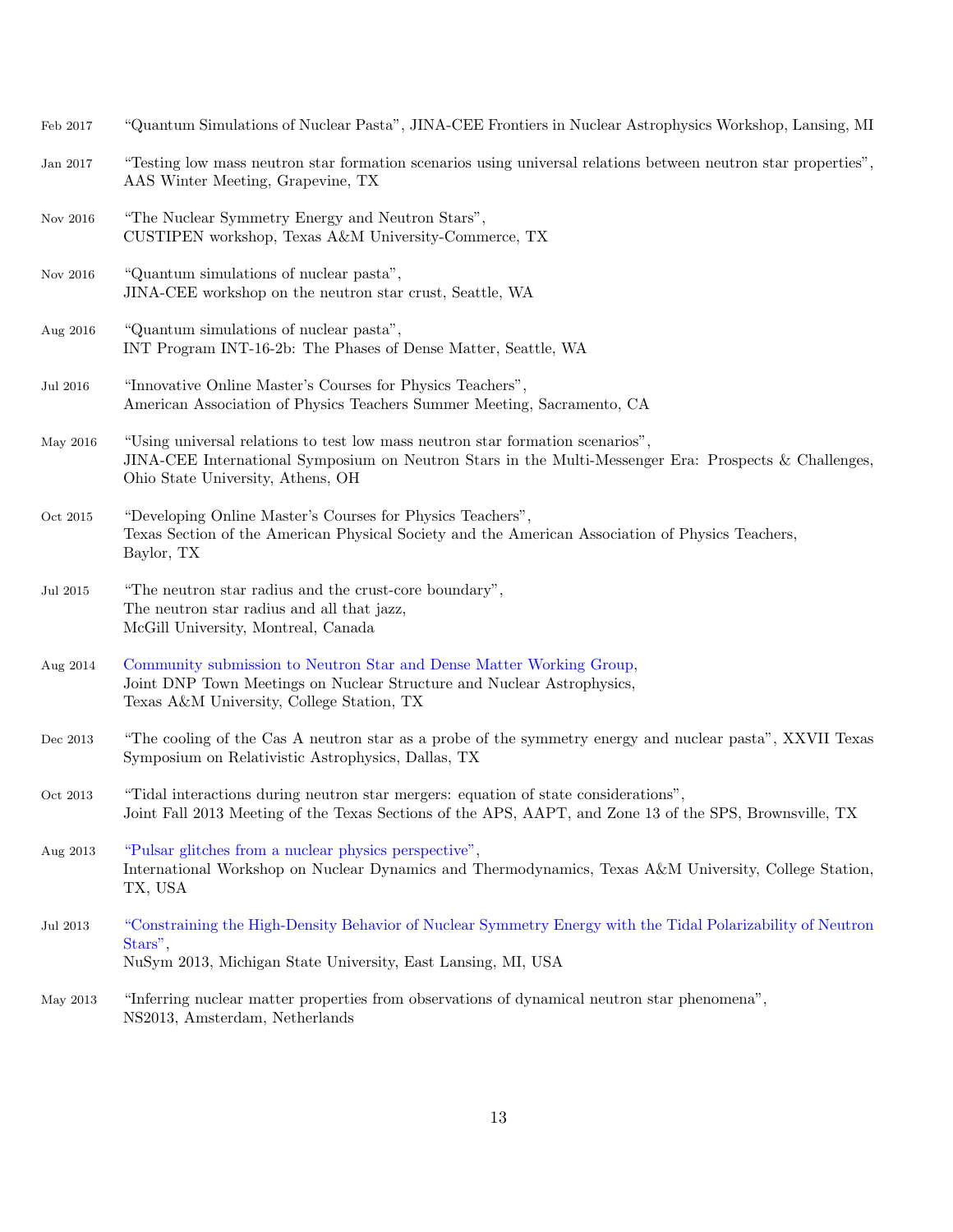| June 2012 | "Symmetry energy aspects of neutron star modeling",<br>Compstar 2012: The physics and astrophysics of compact stars<br>Tahiti, French Polynesia                                                                  |
|-----------|------------------------------------------------------------------------------------------------------------------------------------------------------------------------------------------------------------------|
| May 2012  | "Combining terrestrial experiments and neutron star observations to constrain the equation of state of asym-<br>metric nuclear matter",<br>NN2012, San Antonio, Texas, USA                                       |
| May 2011  | "The neutron star inner crust: upper limits on the observational consequences of nuclear pasta",<br>Compstar 2011: Gravitational waves and electromagnetic radiation from compact stars,<br>INFN Catania, Italy. |
| Aug 2010  | "Constraining the gravitational binding energy of PSR J0737-3039B",<br>Pan American Study Institute on the physics and astrophysics of rare isotopes,<br>Joao Pessoa, Brazil.                                    |
| Feb 2009  | "Modeling nuclear pasta and the phase transition to uniform matter with Skyrme-Hartree-Fock",<br>Compstar 2009: The crust of compact stars and beyond,<br>Universidade de Coimbra, Portugal.                     |
| Nov 2008  | "Modeling nuclear pasta with Skyrme-Hartree-Fock",<br>5th FRIB workshop on bulk nuclear properties,<br>Michigan State University, USA.                                                                           |
| Feb 2008  | "The transition from homogeneous to inhomogeneous matter in the neutron star crust",<br>Compstar 2008: The complex physics of neutron stars,<br>Ladek Zdroj, Portugal.                                           |
| Sept 2006 | "Matter at sub-nuclear densities and the inner crust of neutron stars",<br>Understanding neutron stars workshop,<br>University of Alicante, Spain.                                                               |
| Aug 2006  | "Sub-nuclear matter in neutron stars and supernovae",<br>Helmholtz International Summer School: Dense matter in heavy ion collisions and astrophysics,<br>Dubna, Russia.                                         |
| Jan 2006  | "Sub-nuclear matter in core collapse supernovae",<br>Workshop on supernovae,<br>International School for Advanced Studies (SISSA), Trieste, Italy.                                                               |
| Sept 2005 | "The structure of the neutron star inner crust",<br>RAGtime 7: Workshop on black holes and neutron stars,<br>Opava, Czech Republic.                                                                              |
| Aug 2004  | "Self-consistent equation of state for hot, dense matter",<br>Symposium on nuclear equation of state used in astrophysics models,<br>Philadelphia, Pennsylvania, USA.                                            |